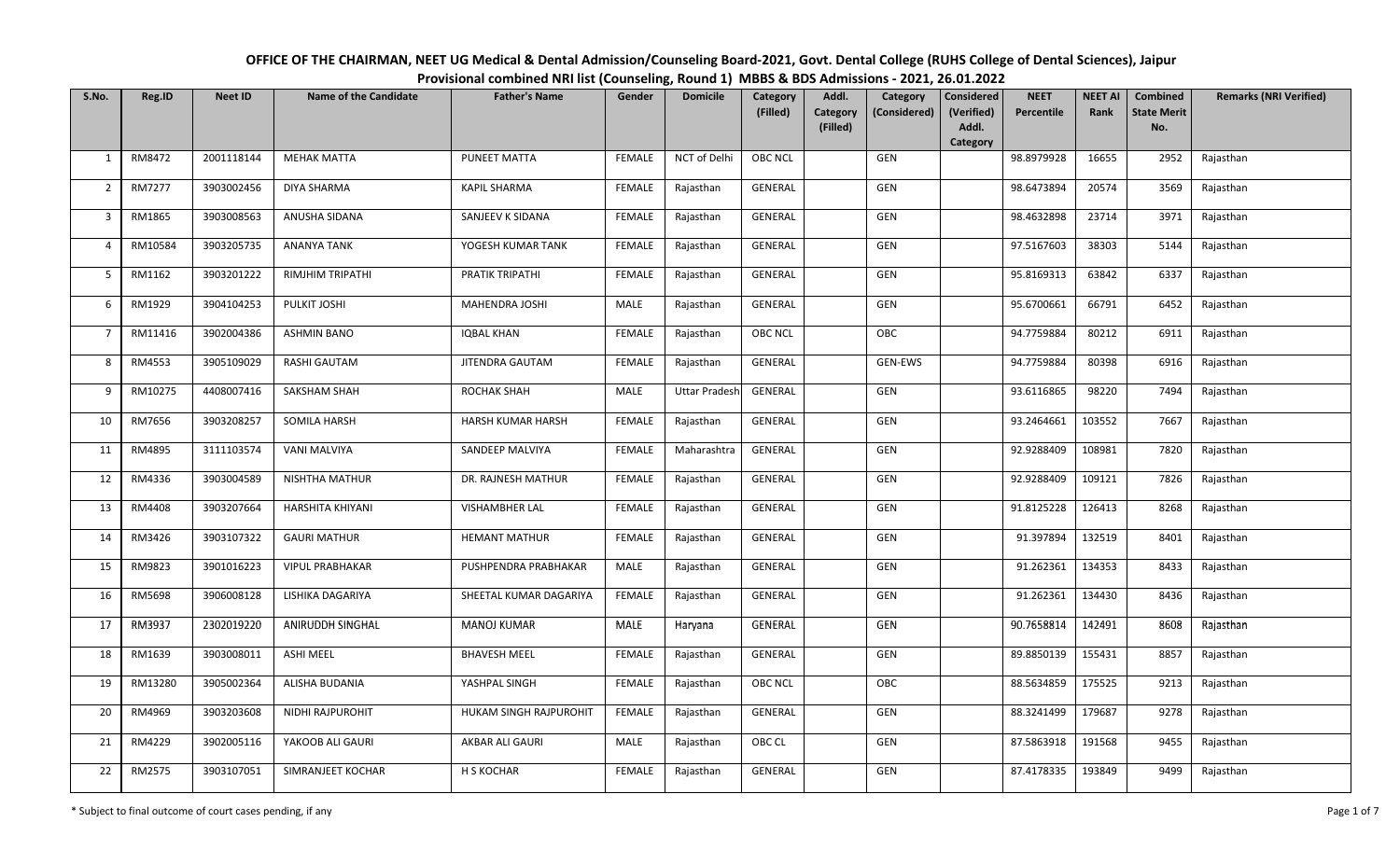| OFFICE OF THE CHAIRMAN, NEET UG Medical & Dental Admission/Counseling Board-2021, Govt. Dental College (RUHS College of Dental Sciences), Jaipur |
|--------------------------------------------------------------------------------------------------------------------------------------------------|
| Provisional combined NRI list (Counseling, Round 1) MBBS & BDS Admissions - 2021, 26.01.2022                                                     |

| S.No. | Reg.ID  | <b>Neet ID</b> | <b>Name of the Candidate</b> | <b>Father's Name</b>       | Gender        | <b>Domicile</b>      | Category       | Addl.<br>Category                    | Considered          | <b>NEET</b> | <b>NEET AI</b> | <b>Combined</b>           | <b>Remarks (NRI Verified)</b> |
|-------|---------|----------------|------------------------------|----------------------------|---------------|----------------------|----------------|--------------------------------------|---------------------|-------------|----------------|---------------------------|-------------------------------|
|       |         |                |                              |                            |               |                      | (Filled)       | Category<br>(Considered)<br>(Filled) | (Verified)<br>Addl. | Percentile  | Rank           | <b>State Merit</b><br>No. |                               |
|       |         |                |                              |                            |               |                      |                |                                      | Category            |             |                |                           |                               |
| 23    | RM7686  | 2001116341     | SRISHTI KOHLI                | PUNEET KOHLI               | <b>FEMALE</b> | Rajasthan            | GENERAL        | GEN                                  |                     | 87.1633448  | 197761         | 9561                      | Rajasthan                     |
| 24    | RM9698  | 3903204349     | <b>GAURANSHI GOYAL</b>       | ASHOK KUMAR GOYAL          | <b>FEMALE</b> | Rajasthan            | GENERAL        | GEN                                  |                     | 86.6440066  | 205880         | 9688                      | Rajasthan                     |
| 25    | RM1068  | 3903204050     | DARSH UDAWAT                 | HARSH PRASAD UDAWAT        | MALE          | Rajasthan            | GENERAL        | GEN                                  |                     | 85.4172805  | 224245         | 9942                      | Rajasthan                     |
| 26    | RM2187  | 3903102325     | ATHENA SHARMA                | SUDHANSHU SHARMA           | <b>FEMALE</b> | Rajasthan            | GENERAL        | GEN                                  |                     | 85.2298136  | 227309         | 9979                      | Rajasthan                     |
| 27    | RM7445  | 3903104170     | <b>ISHAAN ARORA</b>          | PRAVEEN ARORA              | MALE          | Rajasthan            | GENERAL        | GEN                                  |                     | 83.5310207  | 254115         | 10330                     | Rajasthan                     |
| 28    | RM6293  | 3905002136     | PARANJAY JINDAL              | RAKESH JINDAL              | <b>MALE</b>   | Rajasthan            | GENERAL        | GEN                                  |                     | 82.6513188  | 267884         | 10482                     | Rajasthan                     |
| 29    | RM1559  | 3903002206     | VARONICA CHAUDHARY           | RAJVEER                    | <b>FEMALE</b> | Rajasthan            | GENERAL        | GEN                                  |                     | 82.2471156  | 274012         | 10541                     | Rajasthan                     |
| 30    | RM10426 | 3903008165     | <b>ANANYA RATNU</b>          | <b>OMENDRA SINGH RATNU</b> | <b>FEMALE</b> | Rajasthan            | GENERAL        | GEN                                  |                     | 81.5506714  | 283745         | 10638                     | Rajasthan                     |
| 31    | RM2376  | 4411101812     | SAMEER SINGH                 | SATYENDRA SINGH            | <b>MALE</b>   | <b>Uttar Pradesh</b> | GENERAL        | GEN                                  |                     | 81.4356011  | 285699         | 10671                     | Rajasthan                     |
| 32    | RM9796  | 3903009316     | <b>VIDHI GUPTA</b>           | <b>GURUDATT RAIPURIA</b>   | <b>FEMALE</b> | Rajasthan            | GENERAL        | GEN                                  |                     | 81.4356011  | 285782         | 10673                     | Rajasthan                     |
| 33    | RM8919  | 3903102582     | PRIYADARSHINI SHARMA         | DARSHAN KUMAR NIRMAL       | <b>FEMALE</b> | Rajasthan            | GENERAL        | GEN                                  |                     | 80.9096578  | 294058         | 10767                     | Rajasthan                     |
| 34    | RM1072  | 3905106279     | RITVIKA NAGAR                | SHYAM MANOHAR NAGAR        | FEMALE        | Rajasthan            | GENERAL        | GEN                                  |                     | 80.7086571  | 297206         | 10812                     | Rajasthan                     |
| 35    | RM10530 | 3901014086     | <b>CHAVI GUPTA</b>           | SUDHANSHU GUPTA            | <b>FEMALE</b> | Rajasthan            | GENERAL        | GEN                                  |                     | 79.8421005  | 311173         | 10948                     | Rajasthan                     |
| 36    | RM12274 | 3903107090     | HARSH VARDHAN BAGARIA        | H BAGARIA                  | MALE          | Rajasthan            | GENERAL        | GEN                                  |                     | 77.7176056  | 343544         | 11286                     | Rajasthan                     |
| 37    | RM1955  | 3903010097     | PARTH THENWA                 | <b>BRAJESH BHARTI</b>      | MALE          | Rajasthan            | <b>OBC NCL</b> | OBC                                  |                     | 77.5971606  | 345918         | 11305                     | Rajasthan                     |
| 38    | RM9887  | 3905104327     | <b>ANIMESH MATHUR</b>        | <b>S K MATHUR</b>          | MALE          | Rajasthan            | GENERAL        | GEN                                  |                     | 77.3795177  | 348018         | 11337                     | Rajasthan                     |
| 39    | RM10834 | 3903106389     | <b>MOHIT PUNIA</b>           | SUDARSHAN PUNIA            | MALE          | Rajasthan            | <b>OBC NCL</b> | OBC                                  |                     | 76.1950769  | 365811         | 11485                     | Rajasthan                     |
| 40    | RM2166  | 4410006145     | MANSI MAHESHWARI             | SUNIL KUMAR MAHESHWARI     | FEMALE        | <b>Uttar Pradesh</b> | GENERAL        | GEN                                  |                     | 75.3522855  | 380215         | 11596                     | Rajasthan                     |
| 41    | RM1589  | 3001006467     | SAHIL VIJAY NARANG           | <b>VIJAY NARANG</b>        | <b>MALE</b>   | Rajasthan            | GENERAL        | GEN                                  |                     | 74.9775461  | 385227         | 11643                     | Rajasthan                     |
| 42    | RM4398  | 3906009090     | SIDDHARTH AGRAWAL            | <b>VIJAY AGRAWAL</b>       | MALE          | Rajasthan            | GENERAL        | GEN                                  |                     | 73.1904916  | 412060         | 11861                     | Rajasthan                     |
| 43    | RM4272  | 3905024236     | SAKSHAM GARG                 | MAHESH GARG                | MALE          | Rajasthan            | <b>GENERAL</b> | GEN                                  |                     | 72.2751741  | 427928         | 11983                     | Rajasthan                     |
| 44    | RM9794  | 3903207400     | <b>MADHAV VYAS</b>           | <b>SUNIL KUMAR VYAS</b>    | MALE          | Rajasthan            | GENERAL        | GEN                                  |                     | 71.3369981  | 441936         | 12097                     | Rajasthan                     |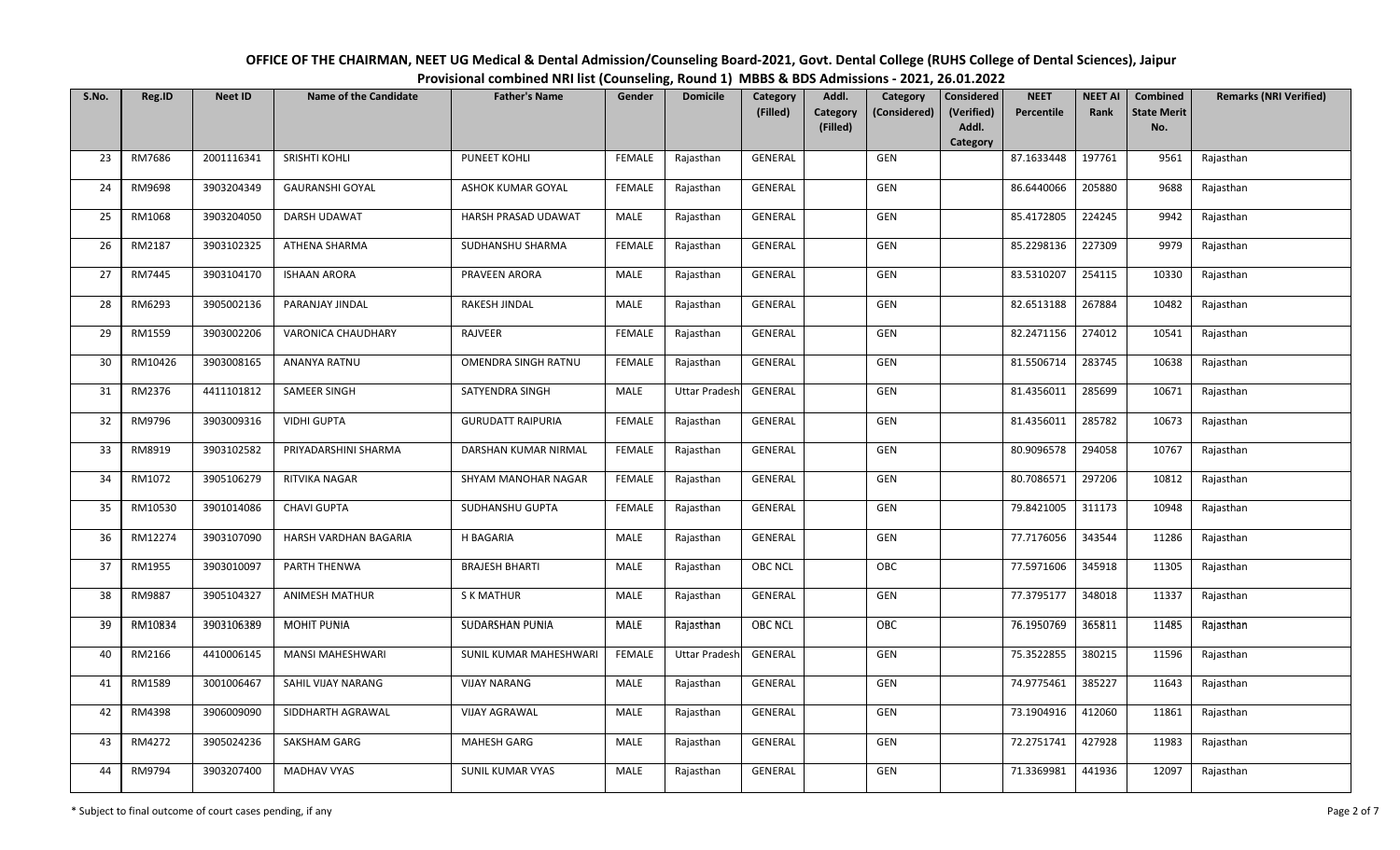| OFFICE OF THE CHAIRMAN, NEET UG Medical & Dental Admission/Counseling Board-2021, Govt. Dental College (RUHS College of Dental Sciences), Jaipur |
|--------------------------------------------------------------------------------------------------------------------------------------------------|
| Provisional combined NRI list (Counseling, Round 1) MBBS & BDS Admissions - 2021, 26.01.2022                                                     |

| S.No. | Reg.ID  | <b>Neet ID</b> | <b>Name of the Candidate</b> | <b>Father's Name</b>               | Gender        | <b>Domicile</b> | Category<br>(Filled) | Addl.<br>Category                    | <b>Considered</b>   | <b>NEET</b> | <b>NEET AI</b><br>Rank | <b>Combined</b>           | <b>Remarks (NRI Verified)</b> |
|-------|---------|----------------|------------------------------|------------------------------------|---------------|-----------------|----------------------|--------------------------------------|---------------------|-------------|------------------------|---------------------------|-------------------------------|
|       |         |                |                              |                                    |               |                 |                      | Category<br>(Considered)<br>(Filled) | (Verified)<br>Addl. | Percentile  |                        | <b>State Merit</b><br>No. |                               |
| 45    | RM6777  | 3904002412     | YUVRAJ SINGH CHOUDHARY       | JETHA RAM CHOUDHARY                | MALE          | Rajasthan       | <b>OBC NCL</b>       | OBC                                  | Category            | 71.2066455  | 443151                 | 12109                     | Rajasthan                     |
|       |         |                |                              |                                    |               |                 |                      |                                      |                     |             |                        |                           |                               |
| 46    | RM3139  | 3903106498     | <b>BHAVYA POPLI</b>          | <b>VIVEK KUMAR POPLI</b>           | <b>FEMALE</b> | Rajasthan       | GENERAL              | GEN                                  |                     | 70.9384934  | 447804                 | 12138                     | Rajasthan                     |
| 47    | RM1936  | 3903208556     | <b>BHAVYA SOLANKI</b>        | DEVRAJ SOLANKI                     | MALE          | Rajasthan       | <b>SC</b>            | <b>SC</b>                            |                     | 69.2235764  | 473753                 | 12312                     | Rajasthan                     |
| 48    | RM3694  | 3902005045     | <b>DIVYANSH GUPTA</b>        | <b>RAKESH MANI</b>                 | MALE          | Rajasthan       | GENERAL              | GEN                                  |                     | 68.9361272  | 479312                 | 12354                     | Rajasthan                     |
| 49    | RM1500  | 2202001577     | ANJALI MANOJBHAI SHAH        | <b>MANOJBHAI SHAH</b>              | <b>FEMALE</b> | Gujarat         | GENERAL              | GEN                                  |                     | 67.7241654  | 495916                 | 12476                     | Rajasthan                     |
| 50    | RM10052 | 9902001097     | <b>ANJALI BISHNOI</b>        | RAMESH BISHNOI                     | FEMALE        | Rajasthan       | GENERAL              | GEN                                  |                     | 66.8148702  | 510962                 | 12591                     | Rajasthan                     |
| 51    | RM5552  | 3903117389     | <b>ARNAV CHAHAR</b>          | <b>RAMNIWAS</b>                    | MALE          | Rajasthan       | OBC NCL              | OBC                                  |                     | 66.3453936  | 517456                 | 12635                     | Rajasthan                     |
| 52    | RM1364  | 3905013320     | <b>INAYA JAHANGIR</b>        | <b>JAHANGIR</b>                    | <b>FEMALE</b> | Rajasthan       | <b>GENERAL</b>       | GEN                                  |                     | 66.1640137  | 522128                 | 12674                     | Rajasthan                     |
| 53    | RM7632  | 3903208030     | <b>KAUSHAL SINGHAL</b>       | <b>MANISH SINGHAL</b>              | MALE          | Rajasthan       | GENERAL              | GEN                                  |                     | 65.8563609  | 526219                 | 12709                     | Rajasthan                     |
| 54    | RM2507  | 3903009123     | <b>ADITI MITTAL</b>          | LAXMI NARAYAN MITTAL               | <b>FEMALE</b> | Rajasthan       | GENERAL              | GEN                                  |                     | 65.8563609  | 526813                 | 12712                     | Rajasthan                     |
| 55    | RM6466  | 4401001765     | <b>RINI AGARWAL</b>          | NIKHIL AGRAWAL                     | <b>FEMALE</b> | Rajasthan       | <b>GENERAL</b>       | GEN                                  |                     | 64.8678051  | 541995                 | 12823                     | Rajasthan                     |
| 56    | RM7653  | 9902002051     | <b>HUZAIR KHAN</b>           | <b>QAISAR KHAN</b>                 | <b>MALE</b>   | Rajasthan       | GENERAL              | GEN                                  |                     | 64.0309065  | 554377                 | 12917                     | Rajasthan                     |
| 57    | RM10265 | 3904003085     | PRANEH SHARMA                | PRAVEEN SHARMA                     | MALE          | Rajasthan       | GENERAL              | GEN                                  |                     | 62.7918768  | 572084                 | 13037                     | Rajasthan                     |
| 58    | RM7489  | 2001102579     | DHAIRYA PAHWA                | <b>DINESH PAHWA</b>                | MALE          | Rajasthan       | GENERAL              | GEN                                  |                     | 62.4458888  | 578043                 | 13074                     | Rajasthan                     |
| 59    | RM4419  | 3903205405     | ROHIT CHANDWANI              | PRAKASH CHANDWANI                  | MALE          | Rajasthan       | GENERAL              | GEN                                  |                     | 62.2784961  | 582465                 | 13104                     | Rajasthan                     |
| 60    | RM13835 | 3903203538     | SHIVANGI SINSINWAR           | ANIL SINSINWAR                     | <b>FEMALE</b> | Rajasthan       | GENERAL              | GEN                                  |                     | 61.8878916  | 585386                 | 13128                     | Rajasthan                     |
| 61    | RM5418  | 3903208521     | ANUJ YADAV                   | RAJ KUMAR YADAV                    | MALE          | Rajasthan       | GENERAL              | GEN                                  |                     | 60.582941   | 606706                 | 13280                     | Rajasthan                     |
| 62    | RM6295  | 3903102087     | <b>GORISHA VERMA</b>         | SATENDER KUMAR VERMA               | <b>FEMALE</b> | Rajasthan       | SC                   | SC                                   |                     | 59.1953625  | 627913                 | 13422                     | Rajasthan                     |
| 63    | RM6581  | 3801007128     | SMRITI MAHESHWARY            | RISHI MAHESHWARY                   | <b>FEMALE</b> | Punjab          | GENERAL              | GEN                                  |                     | 58.7528889  | 635492                 | 13466                     | Rajasthan                     |
| 64    | RM12361 | 3903001848     | <b>UTKARSH RAHAR</b>         | <b>SANJEEV RAHAR</b>               | MALE          | Rajasthan       | GENERAL              | GEN                                  |                     | 57.0779907  | 661730                 | 13615                     | Rajasthan                     |
| 65    | RM4616  | 2001020077     | SIYA YADAV                   | MUKESH KUMAR YADAV                 | FEMALE        | Rajasthan       | GENERAL              | GEN                                  |                     | 55.0086028  | 692782                 | 13830                     | Rajasthan                     |
| 66    | RM11664 | 3903005313     | SHANTANU SHEKHAWAT           | <b>DASHRATH SINGH</b><br>SHEKHAWAT | <b>FEMALE</b> | Rajasthan       | GENERAL              | GEN                                  |                     | 51.9553214  | 739496                 | 14094                     | Rajasthan                     |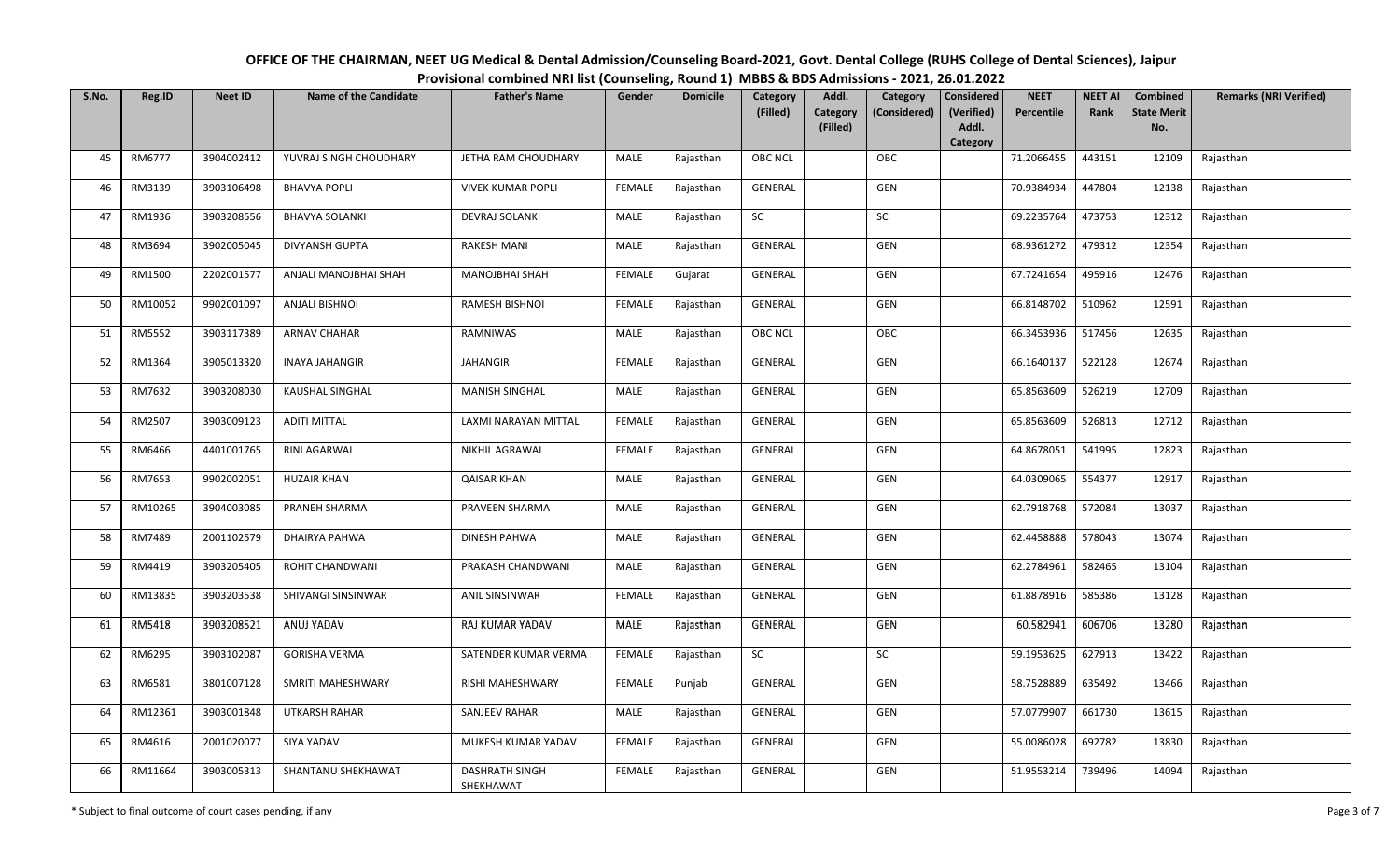| OFFICE OF THE CHAIRMAN, NEET UG Medical & Dental Admission/Counseling Board-2021, Govt. Dental College (RUHS College of Dental Sciences), Jaipur |
|--------------------------------------------------------------------------------------------------------------------------------------------------|
| Provisional combined NRI list (Counseling, Round 1) MBBS & BDS Admissions - 2021, 26.01.2022                                                     |

| S.No. | Reg.ID  | <b>Neet ID</b> | <b>Name of the Candidate</b> | <b>Father's Name</b>  | Gender        | <b>Domicile</b>      | Category<br>(Filled) | Addl.<br>Category<br>Category<br>(Considered)<br>(Filled) | Considered<br>(Verified)<br>Addl. | <b>NEET</b><br>Percentile | <b>NEET AI</b><br>Rank | Combined<br><b>State Merit</b><br>No. | <b>Remarks (NRI Verified)</b> |
|-------|---------|----------------|------------------------------|-----------------------|---------------|----------------------|----------------------|-----------------------------------------------------------|-----------------------------------|---------------------------|------------------------|---------------------------------------|-------------------------------|
|       |         |                |                              |                       |               |                      |                      |                                                           | Category                          |                           |                        |                                       |                               |
| 67    | RM5083  | 4416006379     | <b>ADITYA GUPTA</b>          | <b>DEEPAK GUPTA</b>   | MALE          | Rajasthan            | GENERAL              | GEN                                                       |                                   | 50.5918319                | 760712                 | 14190                                 | Rajasthan                     |
| 68    | RM7389  | 3906012007     | ANIKET GARG                  | PRAVEEN KUMAR GARG    | MALE          | Rajasthan            | <b>SC</b>            | <b>SC</b>                                                 |                                   | 41.6739786                | 897319                 | 14496                                 | Rajasthan                     |
| 69    | RM9605  | 2302013115     | ANANYA NAGAR                 | AWDHESH NAGAR         | <b>FEMALE</b> | Haryana              | GENERAL              | GEN                                                       |                                   | 95.6197512                | 67396                  | 6475                                  | Other                         |
| 70    | RM4442  | 2209001641     | ARANYA PANDA                 | RANJEET SINGH PANDA   | FEMALE        | Gujarat              | GENERAL              | GEN                                                       |                                   | 95.3051047                | 71851                  | 6635                                  | Other                         |
| 71    | RM13509 | 2302007438     | <b>KUVAM SARIN</b>           | <b>NAVNEET SARIN</b>  | MALE          | Haryana              | GENERAL              | GEN                                                       |                                   | 95.0993769                | 75669                  | 6776                                  | Other                         |
| 72    | RM4277  | 4404007258     | SAARTHAK AGGARWAL            | DINESH AGGARWAL       | <b>MALE</b>   | <b>Uttar Pradesh</b> | GENERAL              | GEN                                                       |                                   | 93.7977935                | 95575                  | 7413                                  | Other                         |
| 73    | RM8820  | 2001011361     | MANIKA AGARWAL               | SANJAY AGARWAL        | <b>FEMALE</b> | NCT of Delhi         | GENERAL              | GEN                                                       |                                   | 93.4302419                | 101245                 | 7587                                  | Other                         |
| 74    | RM8332  | 4609013141     | MARSHA SIDDIQUI              | AFTAB ALAM SIDDIQUI   | <b>FEMALE</b> | Bihar                | GENERAL              | GEN                                                       |                                   | 91.6015497                | 129249                 | 8327                                  | Other                         |
| 75    | RM15239 | 4402001046     | <b>TANAY SRIVASTAVA</b>      | D C SRIVASTAVA        | <b>MALE</b>   | <b>Uttar Pradesh</b> | GENERAL              | GEN                                                       |                                   | 90.9786676                | 138339                 | 8498                                  | Other                         |
| 76    | RM4224  | 2001202236     | SIMAR SINGH                  | <b>SURJIT SINGH</b>   | MALE          | NCT of Delhi         | GENERAL              | GEN                                                       |                                   | 90.2544434                | 150323                 | 8761                                  | Other                         |
| 77    | RM9777  | 2302001620     | RAGHAV ARORA                 | SANJAY ARORA          | <b>MALE</b>   | Haryana              | GENERAL              | GEN                                                       |                                   | 89.8850139                | 155917                 | 8868                                  | Other                         |
| 78    | RM7629  | 4608104584     | SIMRAN VARMA                 | <b>SACHIN VARMA</b>   | <b>FEMALE</b> | <b>West Bengal</b>   | <b>GENERAL</b>       | GEN                                                       |                                   | 88.3241499                | 179224                 | 9271                                  | Other                         |
| 79    | RM8802  | 2001106513     | <b>MANSI MADAAN</b>          | DEEPA MADAAN          | <b>FEMALE</b> | NCT of Delhi         | GENERAL              | GEN                                                       |                                   | 86.987793                 | 200811                 | 9610                                  | Other                         |
| 80    | RM7503  | 3905105367     | SHAMBHAVI                    | MR. ALOK KUMAR        | <b>FEMALE</b> | Bihar                | <b>GENERAL</b>       | GEN                                                       |                                   | 86.6440066                | 205976                 | 9691                                  | Other                         |
| 81    | RM10665 | 2301001578     | PRIYA KALRA                  | <b>ASHU KALRA</b>     | <b>FEMALE</b> | Haryana              | GENERAL              | GEN                                                       |                                   | 85.6823243                | 220803                 | 9897                                  | Other                         |
| 82    | RM11646 | 3118011189     | SAIYAM JUNEJA                | RAMESH JUNEJA         | MALE          | Maharashtra          | GENERAL              | GEN                                                       |                                   | 85.4172805                | 225129                 | 9957                                  | Other                         |
| 83    | RM1363  | 4410001354     | <b>CHERYL JAIN</b>           | MITUL KUMAR JAIN      | FEMALE        | <b>Uttar Pradesh</b> | GENERAL              | GEN                                                       |                                   | 84.578763                 | 238002                 | 10118                                 | Other                         |
| 84    | RM13391 | 1601004008     | DEVANSHI BHARDWAJ            | MUKESH KALIA          | FEMALE        | Haryana              | GENERAL              | GEN                                                       |                                   | 83.9097103                | 247406                 | 10232                                 | Other                         |
| 85    | RM7682  | 2001315299     | AVALOKIT RISHI NIRVANA       | ROMESH LAL            | <b>MALE</b>   | Himachal<br>Pradesh  | ST                   | GEN                                                       |                                   | 83.2470036                | 258181                 | 10371                                 | Other                         |
| 86    | RM1219  | 2303005199     | <b>ADITI SHARMA</b>          | <b>DINESH SHARMA</b>  | <b>FEMALE</b> | Haryana              | GENERAL              | GEN                                                       |                                   | 83.152914                 | 259963                 | 10393                                 | Other                         |
| 87    | RM7544  | 2001104109     | <b>DIYA CHOPRA</b>           | RAJESH CHOPRA         | <b>FEMALE</b> | NCT of Delhi         | GENERAL              | GEN                                                       |                                   | 82.3465799                | 271635                 | 10520                                 | Other                         |
| 88    | RM9743  | 2001319057     | <b>SANKALP VINAYAK</b>       | <b>SRIKANT PANDEY</b> | MALE          | NCT of Delhi         | <b>GENERAL</b>       | GEN                                                       |                                   | 82.3465799                | 272392                 | 10530                                 | Other                         |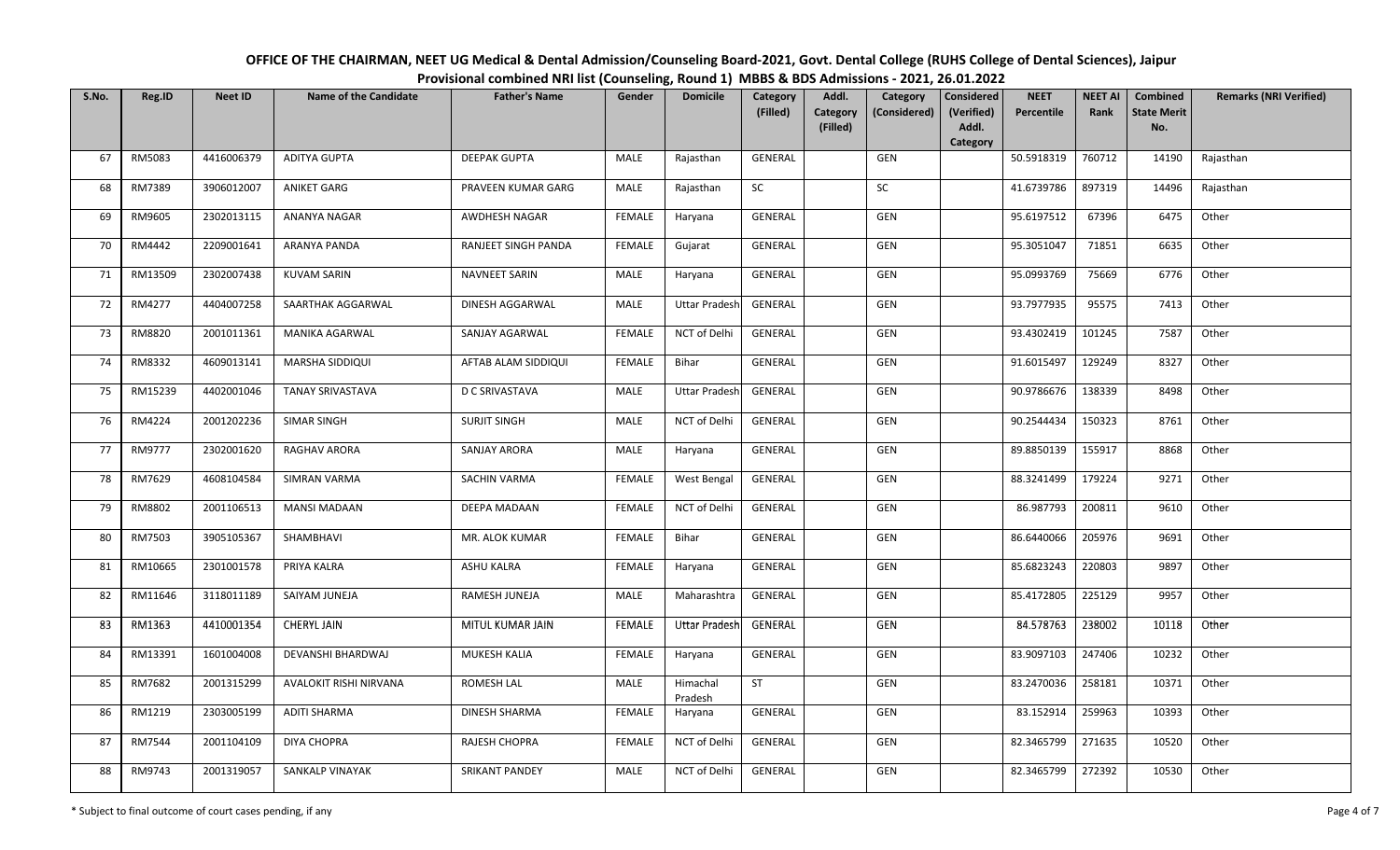| OFFICE OF THE CHAIRMAN, NEET UG Medical & Dental Admission/Counseling Board-2021, Govt. Dental College (RUHS College of Dental Sciences), Jaipur |
|--------------------------------------------------------------------------------------------------------------------------------------------------|
| Provisional combined NRI list (Counseling, Round 1) MBBS & BDS Admissions - 2021, 26.01.2022                                                     |

| S.No. | Reg.ID  | <b>Neet ID</b> | <b>Name of the Candidate</b> | <b>Father's Name</b>                         | Gender        | <b>Domicile</b>      | Category<br>(Filled) | Addl.<br>Category | Category<br>(Considered) | <b>Considered</b><br>(Verified) | <b>NEET</b><br>Percentile | <b>NEET AI</b><br>Rank | Combined<br><b>State Merit</b> | <b>Remarks (NRI Verified)</b> |
|-------|---------|----------------|------------------------------|----------------------------------------------|---------------|----------------------|----------------------|-------------------|--------------------------|---------------------------------|---------------------------|------------------------|--------------------------------|-------------------------------|
|       |         |                |                              |                                              |               |                      |                      | (Filled)          |                          | Addl.<br>Category               |                           |                        | No.                            |                               |
| 89    | RM1587  | 4411104164     | DIVYANSH SINGH               | <b>SUBHASH SINGH</b>                         | MALE          | <b>Uttar Pradesh</b> | <b>GENERAL</b>       |                   | GEN                      |                                 | 81.7481106                | 281218                 | 10615                          | Other                         |
| 90    | RM1908  | 3110002186     | ANOUSHKA MAHESHWARI          | SHARAD MAHESHWARI                            | <b>FEMALE</b> | Other                | GENERAL              |                   | GEN                      |                                 | 81.125099                 | 290806                 | 10731                          | Other                         |
| 91    | RM5772  | 2001321031     | <b>MANSI GOEL</b>            | <b>ASHWANI GOEL</b>                          | FEMALE        | NCT of Delhi         | GENERAL              |                   | <b>GEN</b>               |                                 | 81.125099                 | 291325                 | 10738                          | Other                         |
| 92    | RM2637  | 2302007063     | <b>UJJWAL NAGAR</b>          | <b>RAHUL NAGAR</b>                           | MALE          | Haryana              | OBC NCL              |                   | GEN                      |                                 | 81.0217494                | 291882                 | 10743                          | Other                         |
| 93    | RM12643 | 2001004071     | SHEHJAR RAINA                | SANJAY KUMAR RAINA                           | FEMALE        | Jammu &<br>Kashmir   | GENERAL              |                   | GEN                      |                                 | 80.175785                 | 304830                 | 10892                          | Other                         |
| 94    | RM15036 | 2001201321     | <b>KUSHIK MALHOTRA</b>       | <b>VIKRAM MALHOTRA</b>                       | MALE          | NCT of Delhi         | GENERAL              |                   | GEN                      |                                 | 80.175785                 | 305912                 | 10904                          | Other                         |
| 95    | RM2261  | 2001020073     | <b>VEDITA REDDY</b>          | DR MARAMREDDY PRASANNA<br><b>KUMAR REDDY</b> | FEMALE        | NCT of Delhi         | GENERAL              |                   | GEN                      |                                 | 80.0697157                | 306799                 | 10914                          | Other                         |
| 96    | RM1984  | 4408108290     | <b>SHOURRIYA GARG</b>        | <b>RAJIV GARG</b>                            | <b>FEMALE</b> | <b>Uttar Pradesh</b> | GENERAL              |                   | GEN                      |                                 | 79.7278072                | 312668                 | 10968                          | Other                         |
| 97    | RM2640  | 2302003238     | <b>OMAKSHI ARORA</b>         | <b>JITENDER ARORA</b>                        | <b>FEMALE</b> | Haryana              | <b>GENERAL</b>       |                   | GEN                      |                                 | 78.9648592                | 324751                 | 11088                          | Other                         |
| 98    | RM4281  | 2001304491     | <b>SOUMYA DAGUR</b>          | <b>VIMAL DAGUR</b>                           | <b>FEMALE</b> | NCT of Delhi         | GENERAL              |                   | GEN                      |                                 | 78.626318                 | 329301                 | 11142                          | Other                         |
| 99    | RM12688 | 4410002066     | <b>BHUVNESH SHARMA</b>       | LALTA PRASAD SHARMA                          | <b>MALE</b>   | <b>Uttar Pradesh</b> | GENERAL              |                   | GEN                      |                                 | 78.626318                 | 329764                 | 11146                          | Other                         |
| 100   | RM1080  | 2302001669     | <b>ASMIT SHARMA</b>          | <b>VIVEK SHARMA</b>                          | MALE          | Haryana              | <b>GENERAL</b>       |                   | GEN                      |                                 | 78.5144207                | 331417                 | 11161                          | Other                         |
| 101   | RM8673  | 3802009126     | SAHIL SINGH BRAR             | SUKHDEVINDER SINGH BRAR                      | MALE          | Punjab               | GENERAL              |                   | GEN                      |                                 | 77.7176056                | 343218                 | 11281                          | Other                         |
| 102   | RM6768  | 4414002179     | JAYESH GUPTA                 | <b>GYAN PRAKASH GUPTA</b>                    | <b>MALE</b>   | <b>Uttar Pradesh</b> | GENERAL              |                   | <b>GEN</b>               |                                 | 77.2667786                | 350936                 | 11359                          | Other                         |
| 103   | RM8857  | 3802007273     | KAJAL                        | YASHPAL SINGLA                               | FEMALE        | Punjab               | GENERAL              |                   | GEN                      |                                 | 72.5334834                | 422226                 | 11934                          | Other                         |
| 104   | RM3659  | 2001203317     | SUHANI GOYAL                 | NITESH KUMAR GOYAL                           | FEMALE        | NCT of Delhi         | GENERAL              |                   | GEN                      |                                 | 72.5334834                | 422583                 | 11939                          | Other                         |
| 105   | RM4882  | 2303003116     | HELIN                        | SUKHVINDER SINGH                             | FEMALE        | Haryana              | GENERAL              |                   | GEN                      |                                 | 72.2751741                | 426880                 | 11971                          | Other                         |
| 106   | RM1287  | 2302024195     | ARNAV SHARMA                 | ANIL KUMAR SHARMA                            | MALE          | Haryana              | GENERAL              |                   | GEN                      |                                 | 72.2751741                | 427443                 | 11977                          | Other                         |
| 107   | RM3852  | 2001222123     | <b>SAURAV SINGH</b>          | RAKESH KUMAR SINGH                           | <b>MALE</b>   | NCT of Delhi         | GENERAL              |                   | GEN                      |                                 | 71.8742735                | 433461                 | 12022                          | Other                         |
| 108   | RM10477 | 2302006272     | MOUNIKA NUKELLA              | PHANINDRA BABU NUKELLA                       | <b>FEMALE</b> | NCT of Delhi         | GENERAL              |                   | GEN                      |                                 | 71.3369981                | 441395                 | 12090                          | Other                         |
| 109   | RM8779  | 2301004070     | DHRUV DHINGRA                | ANUJ DHINGRA                                 | MALE          | Haryana              | GENERAL              |                   | GEN                      |                                 | 70.5205621                | 453956                 | 12170                          | Other                         |
| 110   | RM1331  | 2602001855     | SUBHRA PANIGRAHI             | MRUTYUNJAYA NARAYAN<br>PANIGRAHI             | <b>FEMALE</b> | Odisha               | <b>GENERAL</b>       |                   | GEN                      |                                 | 70.5205621                | 454060                 | 12172                          | Other                         |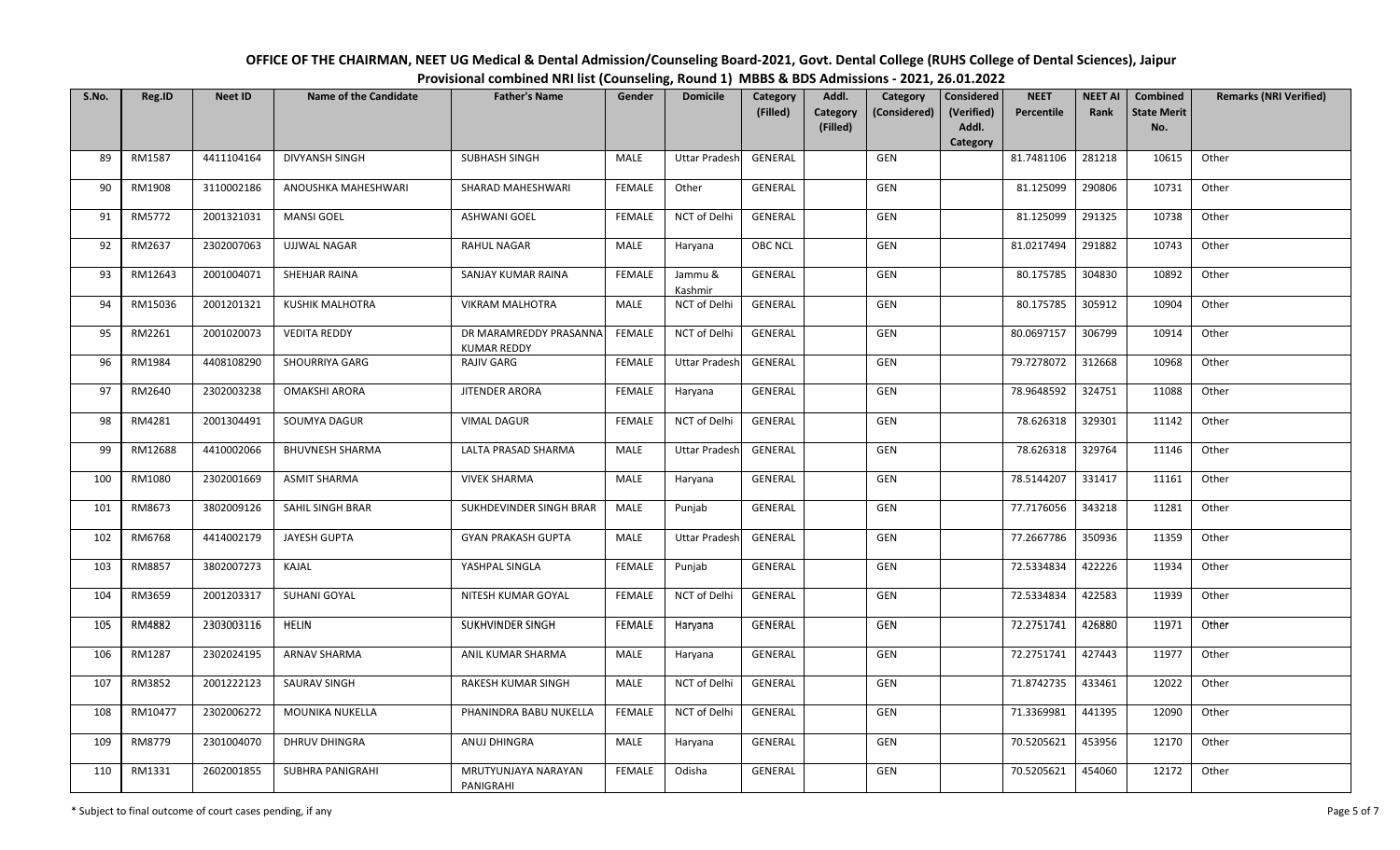| OFFICE OF THE CHAIRMAN, NEET UG Medical & Dental Admission/Counseling Board-2021, Govt. Dental College (RUHS College of Dental Sciences), Jaipur |
|--------------------------------------------------------------------------------------------------------------------------------------------------|
| Provisional combined NRI list (Counseling, Round 1) MBBS & BDS Admissions - 2021, 26.01.2022                                                     |

| S.No. | Reg.ID  | <b>Neet ID</b> | <b>Name of the Candidate</b> | <b>Father's Name</b>          | Gender        | <b>Domicile</b>      | Category<br>(Filled) | Addl.<br>Category | Category<br>(Considered) | <b>Considered</b><br>(Verified) | <b>NEET</b><br>Percentile | <b>NEET AI</b><br>Rank | <b>Combined</b><br><b>State Merit</b> | <b>Remarks (NRI Verified)</b> |
|-------|---------|----------------|------------------------------|-------------------------------|---------------|----------------------|----------------------|-------------------|--------------------------|---------------------------------|---------------------------|------------------------|---------------------------------------|-------------------------------|
|       |         |                |                              |                               |               |                      |                      | (Filled)          |                          | Addl.<br>Category               |                           |                        | No.                                   |                               |
| 111   | RM10594 | 2201007420     | ABHAY TAMAKUWALA             | VIRENDRA TAMAKUWALA           | MALE          | Gujarat              | <b>GENERAL</b>       |                   | <b>GEN</b>               |                                 | 70.2427615                | 459463                 | 12214                                 | Other                         |
| 112   | RM13279 | 3901004215     | SAHAJ KAUR GURDATTA          | <b>BALJEET SINGH GURDATTA</b> | <b>FEMALE</b> | Rajasthan            | GENERAL              |                   | GEN                      |                                 | 69.6742092                | 468027                 | 12263                                 | Other                         |
| 113   | RM2533  | 2302003270     | <b>TIRTH PRADHAN</b>         | <b>SUSHIL PRADHAN</b>         | MALE          | Haryana              | GENERAL              |                   | GEN                      |                                 | 69.0814383                | 477181                 | 12340                                 | Other                         |
| 114   | RM12829 | 4409012054     | KANIKA THAKUR                | <b>KAMAL THAKUR</b>           | <b>FEMALE</b> | <b>Uttar Pradesh</b> | GENERAL              |                   | GEN                      |                                 | 68.04723                  | 491255                 | 12429                                 | Other                         |
| 115   | RM2946  | 9902001382     | ABHI SHARMA                  | RAKESH SHARMA                 | MALE          | NCT of Delhi         | GENERAL              |                   | GEN                      |                                 | 67.8922056                | 495543                 | 12471                                 | Other                         |
| 116   | RM11212 | 4416001551     | <b>ANJIKA VARSHNEY</b>       | DR RAM VARSHNEY               | <b>FEMALE</b> | <b>Uttar Pradesh</b> | GENERAL              |                   | GEN                      |                                 | 67.7241654                | 497342                 | 12489                                 | Other                         |
| 117   | RM1671  | 2302016081     | PRIYANSH BHATNAGAR           | PRASHANT BHATNAGAR            | MALE          | Haryana              | <b>GENERAL</b>       |                   | GEN                      |                                 | 67.4394359                | 501567                 | 12522                                 | Other                         |
| 118   | RM12006 | 2303002351     | <b>NAVREET GHOTRA</b>        | SARPAL SINGH                  | <b>FEMALE</b> | Haryana              | GENERAL              |                   | GEN                      |                                 | 66.3453936                | 517945                 | 12639                                 | Other                         |
| 119   | RM5783  | 1502221062     | SAMEERA ARSHAD               | ARSHAD HUSSAIN                | <b>FEMALE</b> | Bihar                | GENERAL              |                   | GEN                      |                                 | 66.0116443                | 523582                 | 12687                                 | Other                         |
| 120   | RM1126  | 2001004066     | HARI WADHAWAN                | JITENDER WADHAWAN             | MALE          | NCT of Delhi         | GENERAL              |                   | GEN                      |                                 | 65.1847827                | 537280                 | 12784                                 | Other                         |
| 121   | RM5303  | 4405007023     | <b>SUHANI MISHRA</b>         | MANOJ KUMAR MISHRA            | <b>FEMALE</b> | <b>Uttar Pradesh</b> | <b>GENERAL</b>       |                   | <b>GEN</b>               |                                 | 64.358763                 | 548256                 | 12866                                 | Other                         |
| 122   | RM1769  | 3903009356     | <b>HARJYOT KOCHAR</b>        | TARUNDEEP SINGH KOCHAR        | <b>FEMALE</b> | Rajasthan            | GENERAL              |                   | GEN                      |                                 | 64.1938958                | 550581                 | 12883                                 | Other                         |
| 123   | RM2523  | 2001310045     | <b>BOAZ LAL</b>              | ASHEESH LAL                   | MALE          | NCT of Delhi         | <b>GENERAL</b>       |                   | GEN                      |                                 | 64.0309065                | 554729                 | 12920                                 | Other                         |
| 124   | RM12892 | 4403014014     | <b>SEJAL KHATRI</b>          | <b>VIKRAM LAL</b>             | <b>FEMALE</b> | <b>Uttar Pradesh</b> | GENERAL              |                   | GEN                      |                                 | 63.8614416                | 556405                 | 12936                                 | Other                         |
| 125   | RM5638  | 2001312130     | <b>KRISH SHARMA</b>          | <b>VINAY SHARMA</b>           | MALE          | NCT of Delhi         | GENERAL              |                   | GEN                      |                                 | 63.8614416                | 557985                 | 12948                                 | Other                         |
| 126   | RM4578  | 1601003142     | <b>SAUVIK SURI</b>           | <b>HITENDER SURI</b>          | MALE          | Punjab               | GENERAL              |                   | GEN                      |                                 | 63.1684294                | 566167                 | 13004                                 | Other                         |
| 127   | RM1809  | 2303001707     | <b>ADITYA PARMAR</b>         | RAMESH PARMAR                 | MALE          | Haryana              | GENERAL              |                   | GEN                      |                                 | 62.9904168                | 570422                 | 13024                                 | Other                         |
| 128   | RM3149  | 2001225118     | SIDDHARTH RANA               | <b>ANIL KUMAR</b>             | MALE          | Haryana              | GENERAL              |                   | GEN                      |                                 | 62.9904168                | 571371                 | 13032                                 | Other                         |
| 129   | RM12911 | 2001108462     | <b>STUTI KHERA</b>           | <b>NEERAJ KHERA</b>           | <b>FEMALE</b> | NCT of Delhi         | <b>GENERAL</b>       |                   | GEN                      |                                 | 62.2784961                | 581682                 | 13100                                 | Other                         |
| 130   | RM1618  | 2301002529     | AARUSHI GOYAL                | GAJINDER KUMAR GOYAL          | <b>FEMALE</b> | Haryana              | GENERAL              |                   | GEN                      |                                 | 60.9536008                | 599858                 | 13232                                 | Other                         |
| 131   | RM3366  | 4403015425     | <b>JHANAVI TIRTH</b>         | <b>VINEET TIRTH</b>           | <b>FEMALE</b> | <b>Uttar Pradesh</b> | <b>GENERAL</b>       |                   | GEN                      |                                 | 60.2011432                | 613637                 | 13323                                 | Other                         |
| 132   | RM12433 | 4403008136     | KHAN HASNATULLAH             | <b>KHAN FARHATULLAH</b>       | MALE          | <b>Uttar Pradesh</b> | GENERAL              |                   | <b>GEN</b>               |                                 | 59.1953625                | 627319                 | 13417                                 | Other                         |